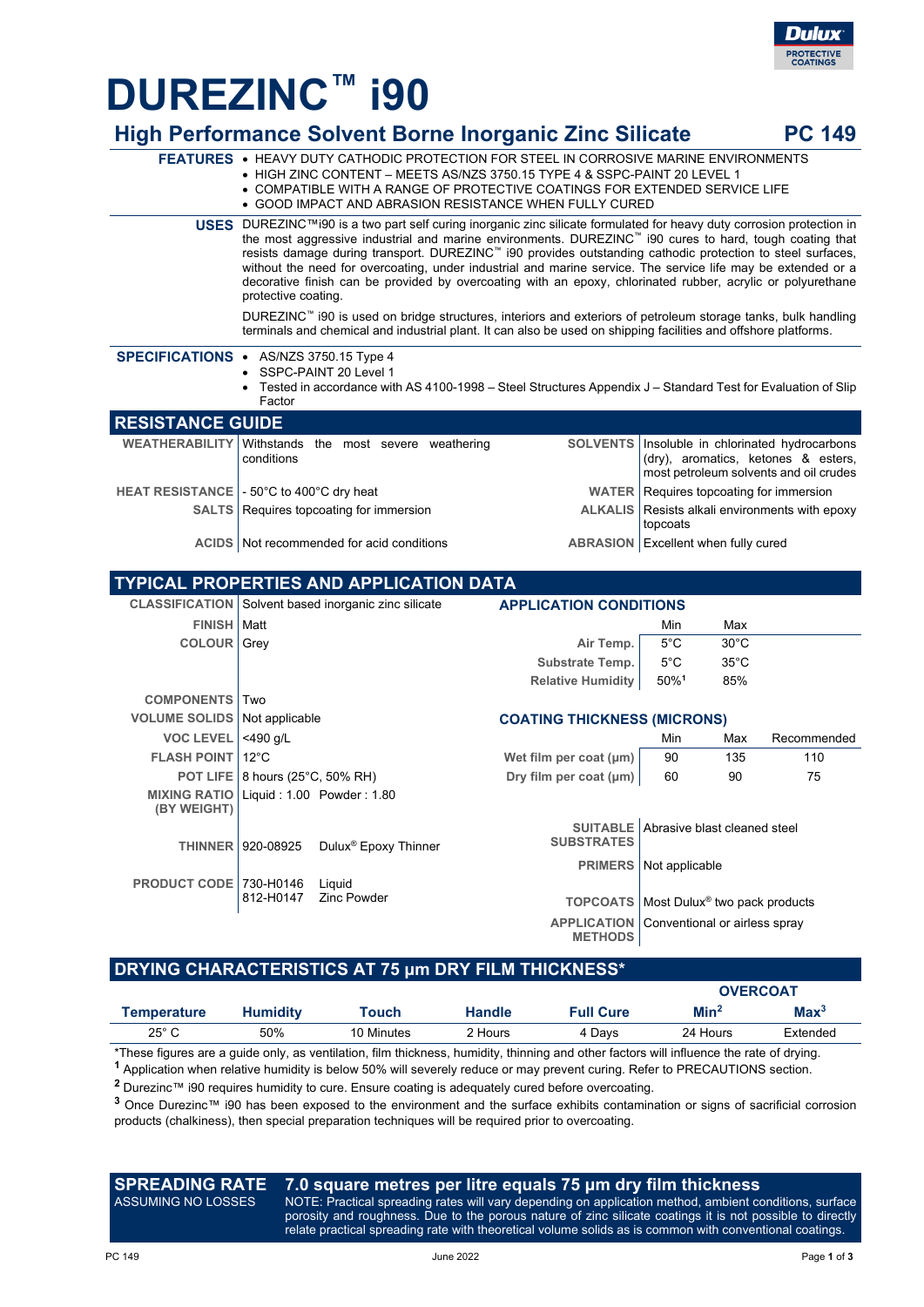## **DUREZINC™ i90**

### **TYPICAL SYSTEMS**

l.

This is a guide only and not to be used as a specification. Your specific project needs must be discussed with a Dulux Protective Coatings Consultant.

| <b>SURFACE</b> | <b>ENVIRONMENT</b>                                                       | <b>PREPARATION GUIDE</b>                   | <b>SYSTEM</b>                                                        |                                                                                             | DFT (µm)                                 |
|----------------|--------------------------------------------------------------------------|--------------------------------------------|----------------------------------------------------------------------|---------------------------------------------------------------------------------------------|------------------------------------------|
| STEEL - NEW    | High corrosivity<br>(AS2312.1 Cat C4)<br>System IZS1                     | Abrasive blast clean AS1627.4<br>Class 2.5 |                                                                      | 1 <sup>st</sup> Coat Durezinc™ i90                                                          | $75 \mu m$                               |
| STEEL - NEW    | Very high corrosivity<br>(AS2312.1 Cat C5)<br><b>Exceeds System PUR5</b> | Abrasive blast clean AS1627.4<br>Class 2.5 | 1 <sup>st</sup> Coat<br>2 <sup>nd</sup> Coat<br>3 <sup>rd</sup> Coat | Durezinc™ i90<br>Duremax <sup>®</sup> GPE MIO<br>Weathermax <sup>®</sup> HBR                | $75 \mu m$<br>$200 \mu m$<br>$100 \mu m$ |
| STEEL - NEW    | Very high corrosivity<br>(AS2312.1 Cat C5)<br>System PUR5                | Abrasive blast clean AS1627.4<br>Class 2.5 | 1 <sup>st</sup> Coat<br>$2nd$ Coat<br>3 <sup>rd</sup> Coat           | Durezinc™ i90<br>Duremax <sup>®</sup> GPE<br>Luxathane® HPX                                 | $75 \mu m$<br>$200 \mu m$<br>$50 \mu m$  |
| STEEL - NEW    | Very high corrosivity<br>(AS2312.1 Cat C5)<br>System EHB6                | Abrasive blast clean AS1627.4<br>Class 2.5 | 1 <sup>st</sup> Coat<br>$2nd$ Coat<br>3 <sup>rd</sup> Coat           | Durezinc™ i90<br>Ferreko <sup>®</sup> No.3<br>Ferreko <sup>®</sup> No.3                     | $75 \mu m$<br>$125 \mu m$<br>$125 \mu m$ |
| STEEL – NEW    | Very high corrosivity<br>(AS2312.1 Cat C5)<br>System ACC5                | Abrasive blast clean AS1627.4<br>Class 2.5 | 1 <sup>st</sup> Coat<br>2 <sup>nd</sup> Coat                         | Durezinc™ i90<br>Duremax <sup>®</sup> GPE<br>3 <sup>rd</sup> Coat Acrathane <sup>®</sup> IF | $75 \mu m$<br>$125 \mu m$<br>$50 \mu m$  |

NOTE: If application is by brush or roller, additional coats will be necessary to achieve the minimum DFT and full opacity

| <b>PREPARATION</b>  | <b>SURFACE</b> Steel: Round off all rough welds, sharp edges and remove weld spatter. Remove grease, oil and other<br>contaminants in accordance with AS1627.1. Degrease with Gamlen CA 1 (a free-rinsing, alkaline detergent)<br>according to the manufacturer's written instructions and all safety warnings. Abrasive blast clean to a minimum of<br>AS1627.4 Class 2.5 with a blast profile of $40 - 60$ microns.                                                                                                                                                                                                                                                  |                                                              |                                                                           |  |  |
|---------------------|------------------------------------------------------------------------------------------------------------------------------------------------------------------------------------------------------------------------------------------------------------------------------------------------------------------------------------------------------------------------------------------------------------------------------------------------------------------------------------------------------------------------------------------------------------------------------------------------------------------------------------------------------------------------|--------------------------------------------------------------|---------------------------------------------------------------------------|--|--|
|                     | <b>Immersed steel</b> : Abrasive blast cleaned to AS1627.4 Class 3. Remove all dust by brushing or vacuum cleaning.                                                                                                                                                                                                                                                                                                                                                                                                                                                                                                                                                    |                                                              |                                                                           |  |  |
| <b>APPLICATION</b>  | Mix the liquid component thoroughly with power mixer.                                                                                                                                                                                                                                                                                                                                                                                                                                                                                                                                                                                                                  |                                                              |                                                                           |  |  |
|                     | Remove the zinc from its container by lifting out the plastic bag. Slowly add the zinc into the liquid at the supplied<br>ratio under continuous stirring until all of the zinc powder is fully incorporated and a smooth mix is obtained. Ensure<br>the entire contents are transferred. Strain the mix through a 30-60 mesh metal screen into a clean container<br>ensuring no zinc is left on the screen.                                                                                                                                                                                                                                                           |                                                              |                                                                           |  |  |
|                     | Remix and repeat the straining process, discarding any large zinc particles caught on the mesh. Mix only enough<br>product that may be used within the pot life period. An air powered automatic agitation stirrer should be used for<br>the entire application time.                                                                                                                                                                                                                                                                                                                                                                                                  |                                                              |                                                                           |  |  |
|                     | All incoming air for pressure pots, spray guns and airless pump motors must be free of moisture, oil vapour, or any<br>other contamination. Compressors should be fitted with moisture and oil separators.                                                                                                                                                                                                                                                                                                                                                                                                                                                             |                                                              |                                                                           |  |  |
|                     | Inorganic zinc coatings are very heavy liquids and spray techniques need to be adapted accordingly.                                                                                                                                                                                                                                                                                                                                                                                                                                                                                                                                                                    |                                                              |                                                                           |  |  |
| <b>BRUSH/ROLLER</b> | Not Recommended. Use Zincanode® 402 or Zincanode® 202 for touch up.                                                                                                                                                                                                                                                                                                                                                                                                                                                                                                                                                                                                    |                                                              |                                                                           |  |  |
| <b>CONVENTIONAL</b> | Thinning is not normally required.                                                                                                                                                                                                                                                                                                                                                                                                                                                                                                                                                                                                                                     |                                                              |                                                                           |  |  |
| <b>SPRAY</b>        | The atomising pressure at the gun should be adjusted between 2.7 - 4 bar (40-60 p.s.i.) so that the fan is uniform<br>across the width of the spray pattern. The material flow rate through the gun should be adjusted so that a solid<br>stream of zinc flows from the material nozzle for approximately 200mm (8") to 254mm (10") before dropping. Adjust<br>the width of the fan so that an even thickness of coating is deposited to the substrate. Having the fan too wide or<br>the atomising air pressure too high will result in uneven film thickness, dry spray at edges and the possibility of<br>mud cracking in the middle sections of the spray pattern. |                                                              |                                                                           |  |  |
|                     | Apply even, wet coats in a multiple pass method (wet on wet) to achieve the wet film thickness required for the<br>specified dry film thickness.                                                                                                                                                                                                                                                                                                                                                                                                                                                                                                                       |                                                              |                                                                           |  |  |
|                     | Fluid hoses should be as short as possible and 12mm minimum bore.                                                                                                                                                                                                                                                                                                                                                                                                                                                                                                                                                                                                      |                                                              |                                                                           |  |  |
|                     | <b>Typical Set-up</b>                                                                                                                                                                                                                                                                                                                                                                                                                                                                                                                                                                                                                                                  | Graco AirPro:<br>Pressure at Triton 308:<br>Pressure at Gun: | 1.8mm (239543)<br>70-105 kPa (10-15 p.s.i.)<br>380-415 kPa (55-60 p.s.i.) |  |  |